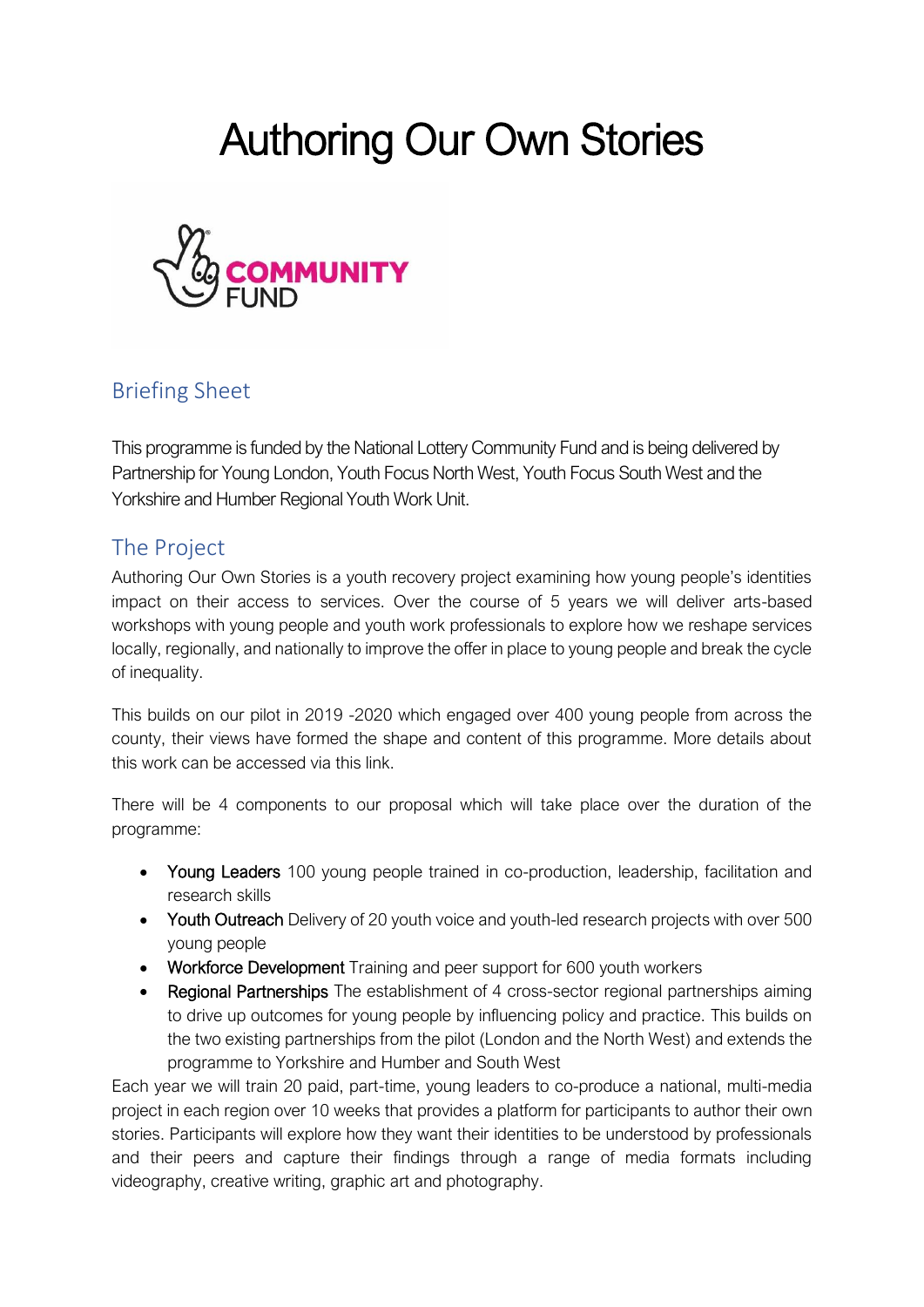The outcomes of their work will provide a rich body of material based on their lived experiences around identity. This will be used to develop resources, training programmes and youth led events, delivered to the youth sector, to upskill the workforce. This initiative will be developed on a rolling programme, over a five-year period, where new regional partnerships are formed each year.

Authoring Our Own Stories will enable young people to take increased roles in defining future provision. Services will develop more effective partnerships to the changing needs of young people, in line with the impact of COVID19. Additionally, the youth sector will have the skills to be able to respond more effectively to the developing needs of young people. This will help mitigate against future systemic inequalities, highlighted through the lived experiences of respondents in our pilot project, and 'build back better' as part of the recovery mission, out of the pandemic. This work will be supported by Dr Tom Loughran from the University of Liverpool and there will be a research and evaluation process applied across the 5 years.

#### Our Ambitions

Across the duration of this project we aim to:

Create a Platform for Youth Voice and Youth-Led Research We will utilise the skills and resources of young people, cross-regionally to build a cohesive picture of how to articulate the civic identities of young people on a national level and how this data should inform the youth sector's recovery mission.

We want to produce knowledge from new places with young people who would otherwise have little to no opportunity to share their lived experiences and influence a recovery programme moving forward. This work aims to disrupt the orthodox ways that policymakers conduct decision making processes, so that young people are meaningfully engaged in the strategic development process.

Develop Services Post COVID-19 Authoring Our Own Stories is being developed in response to assertions from young people, gathered through our pilot, to work with them as co-producers and provide safe spaces for them to express their multiple identities. This is so that their experiences are more accurately understood by service providers. Our intention is to use this knowledge as a catalyst for advancing the delivery of youth provision. Findings from evidence-based research reinforces the need for the youth sector to harness more nuanced and sophisticated understandings of how young people's identities impact their potential to fully contribute to their environments - this work seeks to change this.

Develop Cross Regional Collaboration We will create greater equity across regions in terms of the distributions of resources and the sharing of knowledge about how young people create openings to thrive. The work seeks to create bridges for young people to advance their knowledge about their peers in different regions across the UK and build partnerships through these connections that will generate opportunities for them in terms of social networking and increasing transferable soft and hard skills through the process.

Re-Frame the Future This initiative will seize the current 'unprecedented moment' to recalibrate the culture of the youth sector by becoming more progressive and 'fit for purpose'. Fundamental